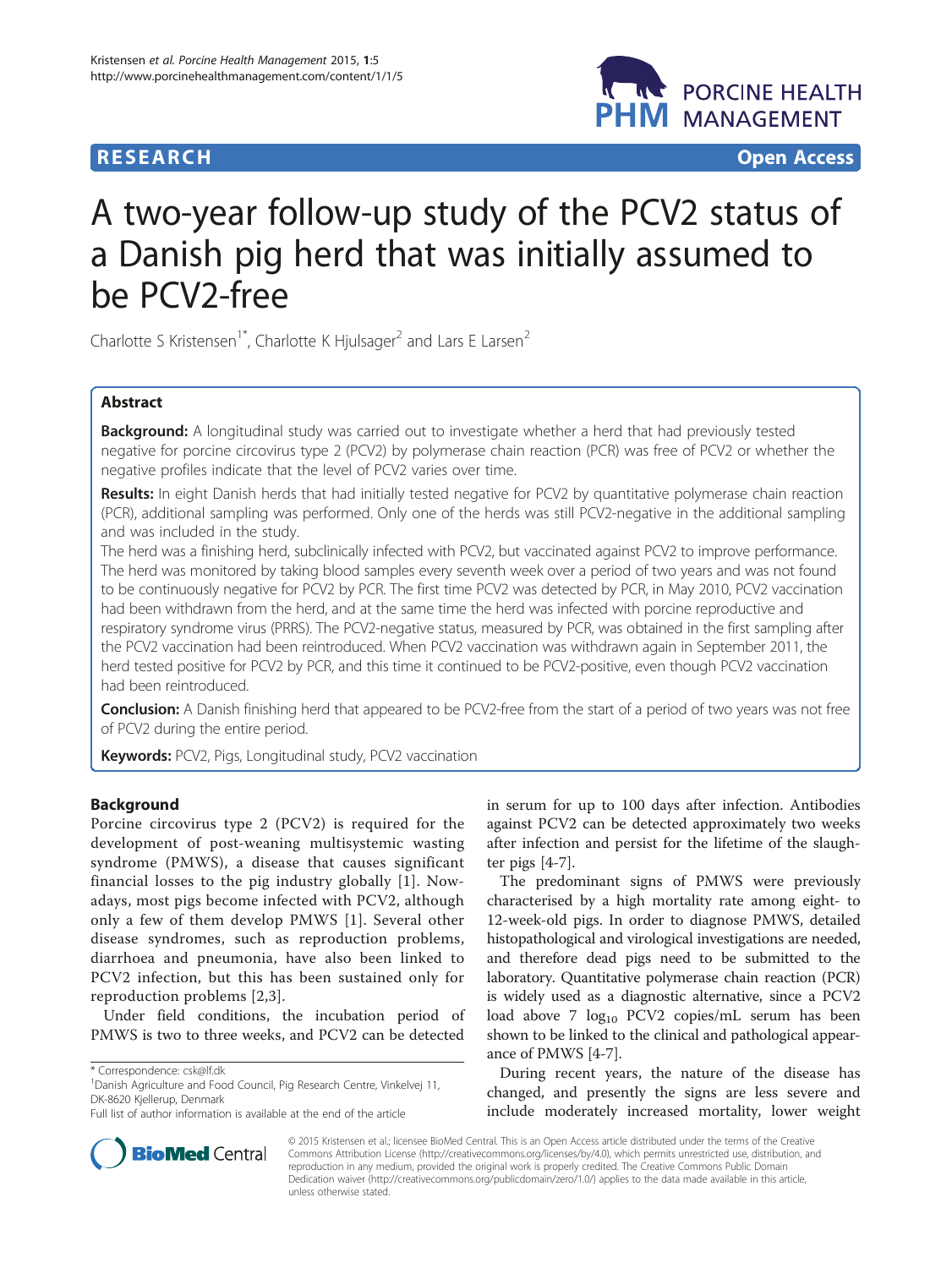gain and increased prevalence of unspecified clinical signs in both weaners and finishers. Since the manifestations are seen also in finishers, all the diseases caused by PCV2 have been categorised as porcine circovirus diseases (PCVD) [[1\]](#page-3-0). The clinical signs are very unspecific, and therefore PCVD remains a diagnostic challenge. In Denmark, many veterinarians use serum profiles to clarify whether a given herd problem is influenced by PCV2 circulation. The profile typically consists of ten samples from each of three groups (30, 70 and 100 kg) of growing pigs analysed by three PCR pools and 30 individual enzyme-linked immunosorbent assays (ELISA). With 30 samples, it should be possible to detect a prevalence of 10% with 95% certainty, independently of the number of pigs present in the herd.

In 2009, serum profiles from nearly 200 herds were submitted to the National Veterinary Institute, Technical University of Denmark (DTU) to be analysed for PCV2. A review of the results revealed that PCV2 was not detected by PCR in 28% of the serum profiles. The fact that PCV2 was not detected was somewhat surprising, since the serum profiles were taken from herds suspected of having a PCV2 problem among pigs with clinical signs of PCVD. Moreover, all herds were suspected of being infected with PCV2 [\[1](#page-3-0)].

The purpose of this study was to monitor herds that initially appeared to be PCV2-negative, measured by PCR, over time.

# Results

# Detection of PCV2 by PCR

The results of the PCR analysis in the two-year follow-up period are summarised in Table [1.](#page-2-0) In January and March 2010, the pigs tested negative for PCV2 by PCR. In May 2010, blood samples from pigs in the batches "pigs weighing 45 kg" and "pigs before slaughter" were positive for PCV2 by PCR. In 2011, all samples tested negative for PCV2 until May, when one pig tested PCV2- positive by PCR in the batch "pigs before slaughter". In September 2011, one pig out of ten in the batch "pigs weighing 45 kg" tested PCV2-positive by PCR and, when that batch of pigs reached slaughter weight, ten out of ten pigs were PCV2-positive by PCR. In the remaining samplings (December 2011 and January 2012), the pigs in the batch "pigs before slaughter" remained positive for PCV2 by PCR (Table [1\)](#page-2-0).

All the additional samples taken in October 2010 (oral fluid samples, pen floor samples, cheek swabs, additional blood samples and dust samples) tested negative for PCV2 by PCR.

# Detection of PCV2 antibodies

The level of PCV2 antibodies in the herd was very low during most of the period (titre 0-50) for pigs immediately before slaughter. In November 2011, however, the level of antibodies was high (1250-31250) (data not shown).

# Discussion and conclusions

It was the intention to include more than one herd in the study, but it was difficult to find herds that had tested negative for PCV2 by PCR on more than one occasion, even though the serum profiles submitted to DTU indicated that 28% were negative. This could be due to lack of diagnostic submissions, low infectious pressure or lack of guidelines for veterinarians concerning which age groups were the most optimal to sample. It could also be due to the fact that there was particular emphasis on PCV2 causing reproductive problems, resulting in a large number of samples from sows.

The herd included in the study tested PCV2-negative by PCR in the beginning of the project, although subsequent samplings revealed that the PCV2 level measured by PCR fluctuated over time. Thus, in May 2010, blood samples from pigs weighing 45 kg and from pigs immediately before slaughter were positive for PCV2 by PCR. The pigs in the batch "pigs before slaughter" were not vaccinated against PCV2 at that time. At the same time, the pigs in the batch "pigs weighing 45 kg" had been born at a time when there was an acute outbreak of PRRS in the sow herd, and therefore the herd was infected with PRRS. It is not clear whether the increased level of PCV2 in the herd at this sampling was due to the lack of PCV2 vaccination or whether it was triggered by PRRS, which has been shown to be a cofactor of PMWS [\[8](#page-4-0)-[10\]](#page-4-0). However, once the PCV2 vaccination was resumed, tests from the herd turned out negative for PCV2 measured by PCR, even though PRRS infection transmission (high titre against PRRS in an indirect immunoperoxidase monolayer assay, results not shown) remained active until December 2010. In May 2011, one pig tested PCV2-positive by PCR in the batch "pigs before slaughter", even though all of the pigs had been vaccinated. In September 2011, the batch "pigs weighing 45 kg" was not vaccinated against PCV2 and immediately tested PCV2-positive by PCR. In the following month, the batch "pigs before slaughter" seemed to be continuously PCV2-positive by PCR, even though PCV2 vaccination had been resumed.

With 30 samples, it should be possible to detect a prevalence of 10% with 95% certainty, independently of the number of pigs present in the herd. However, to increase the certainty and detect an even lower prevalence of PCV2, additional samples were taken in October 2010. All of the samples (a total of 45 blood samples, 45 cheek swabs, 45 dust swabs, nine oral fluid samples and nine faeces floor samples) were negative for PCV2 by PCR, indicating that it was not due to inadequate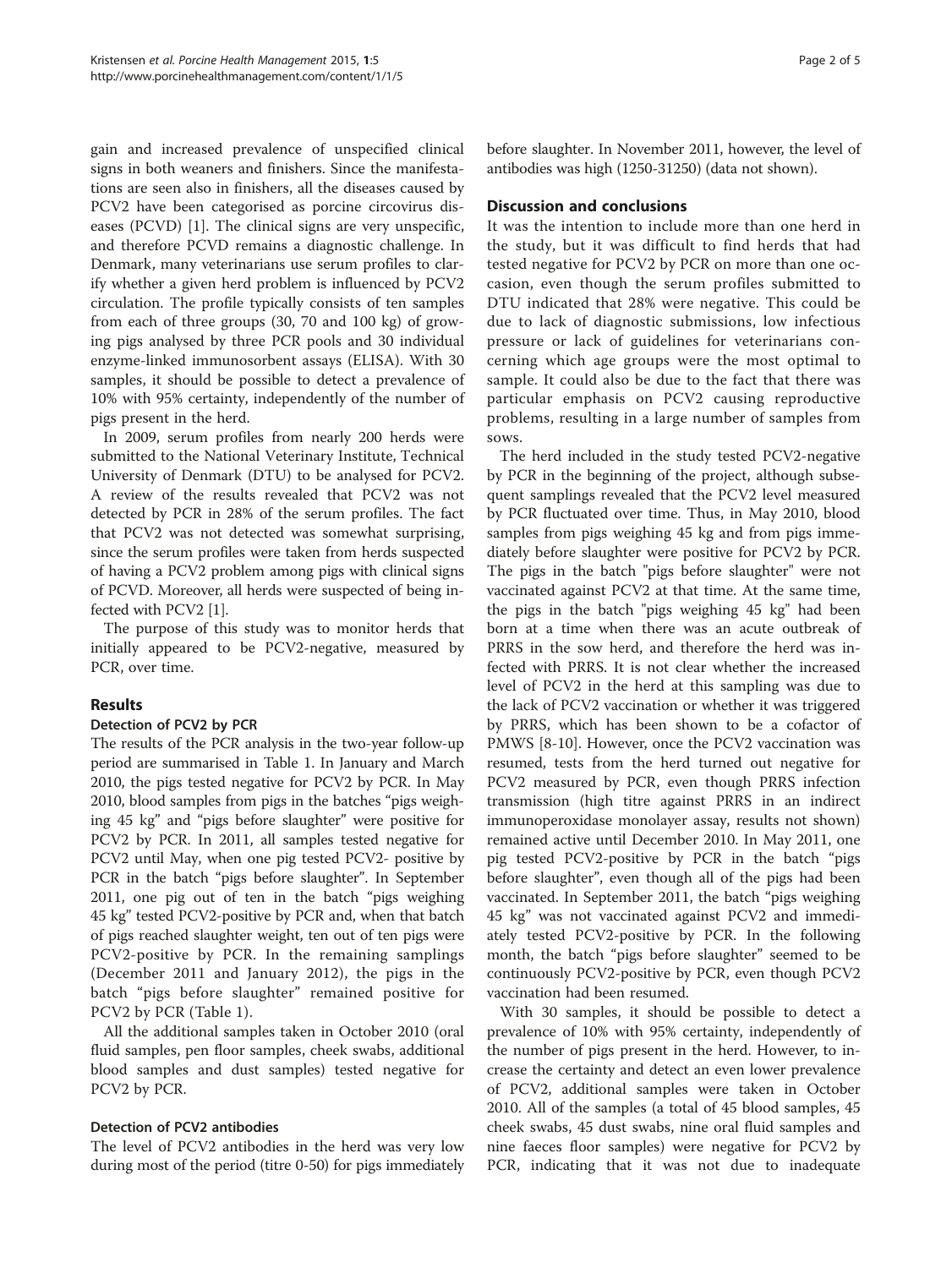|           | 10 pigs weighing 45 kg |                                           | 10 pigs before slaughter |                                           |
|-----------|------------------------|-------------------------------------------|--------------------------|-------------------------------------------|
|           | PCV2 vaccinated        | PCV2 virus load (no. positive/no. tested) | PCV2 vaccinated          | PCV2 virus load (no. positive/no. tested) |
| 2010      |                        |                                           |                          |                                           |
| January   | Yes                    | $neg^*$                                   | Yes                      | neg                                       |
| March     | No                     | neg                                       | Yes                      | neg                                       |
| May       | Yes                    | $10^{4**}$                                | No                       | $10^{7**}$                                |
| June      | Yes                    | neg                                       | Yes                      | neg                                       |
| August    | Yes                    | neg                                       | Yes                      | neg                                       |
| October   | Yes                    | neg                                       | Yes                      | neg                                       |
| November  | Yes                    | neg                                       | Yes                      | neg                                       |
| 2011      |                        |                                           |                          |                                           |
| Janaury   | Yes                    | neg                                       | Yes                      | neg                                       |
| February  | Yes                    | neg                                       | Yes                      | neg                                       |
| April     | Yes                    | neg                                       | Yes                      | neg                                       |
| May       | Yes                    | neg                                       | Yes                      | $10^6$ (1/10)                             |
| July      | Yes                    | neg                                       | Yes                      | neg                                       |
| September | No                     | $10^5$ (1/10)                             | Yes                      | neg                                       |
| November  | Yes                    | neg                                       | No                       | $10^6(10/10)$                             |
| December  | Yes                    | neg                                       | Yes                      | $10^5$ (3/10)                             |
| 2012      |                        |                                           |                          |                                           |
| January   | Yes                    | neg                                       | Yes                      | $10^5$ (2/10)                             |

<span id="page-2-0"></span>Table 1 Average amount of PCV2 virus in pooled blood samples from pigs during a two-year period (log10 PCV2 copies/mL)

\*Negative: the amount of PCV2 was below the detection limit (<3 log10 copies/mL).

\*\*Samples from 2010 were not investigated individually.

diagnostic evaluation that the herd tested negative for PCV2 by PCR.

The level of PCV2 antibodies in the herd remained very low during most of the period in pigs immediately before slaughter, which probably reflects antibody responses to the vaccinations. In contrast, the high antibody level in November 2011 was probably a response to an active infection since the pigs also tested virus-positive by PCR.

The sows were continuously vaccinated against PCV2 with Ingelvac®CircoFLEX before each farrowing. Although this is an off-label use of the vaccine, it is commonly done in Denmark. It could be argued that the vaccination of the sows might interfere with the introduction of active immunisation in pigs at weaning. However, it has previously been shown that vaccination of piglets with the same vaccine as that used on their mothers' sows does not appear to affect vaccine efficacy in piglets [\[11\]](#page-4-0).

The conclusion drawn from monitoring a Danish finishing herd that appeared to be PCV2-free from the start over a period of two years was that the herd was not free of PCV2 during the whole period. For this reason, one should be careful when assessing the impact of PCV2 on the basis of a single serum profile in a herd. The results from this herd indicated that PCV2 vaccination may reduce the PCV2 infection level even during an acute outbreak of PRRS, but the results also showed that PCV2 vaccination does not eradicate the virus from the herd. Further studies are needed to draw general conclusions on this matter.

#### **Methods**

#### Selection and screening of herds

Serum samples from a total of 196 herds were submitted to DTU for PCV2 analysis by PCR in 2009. The collection of samples from the 196 different herds was distributed over the year, with between one and 50 samples submitted from each herd. In 54 (28%) of these herds, PCV2 could not be detected in serum by PCR [\[11](#page-4-0)]. Eight herds that had initially submitted at least ten blood samples from finishers that had not submitted blood samples in relation to a project and herds whose owner was interested in participating in the project were selected among the 54 herds. Ten blood samples from finishers weighing 30 kg, 45 kg and 90 kg, respectively, were taken in these eight selected finishing herds to confirm their negative status. A total of 30 samples were taken from each herd, resulting in 240 samples. The samples were tested by PCR for PCV2 in pools of ten (24 pools in total).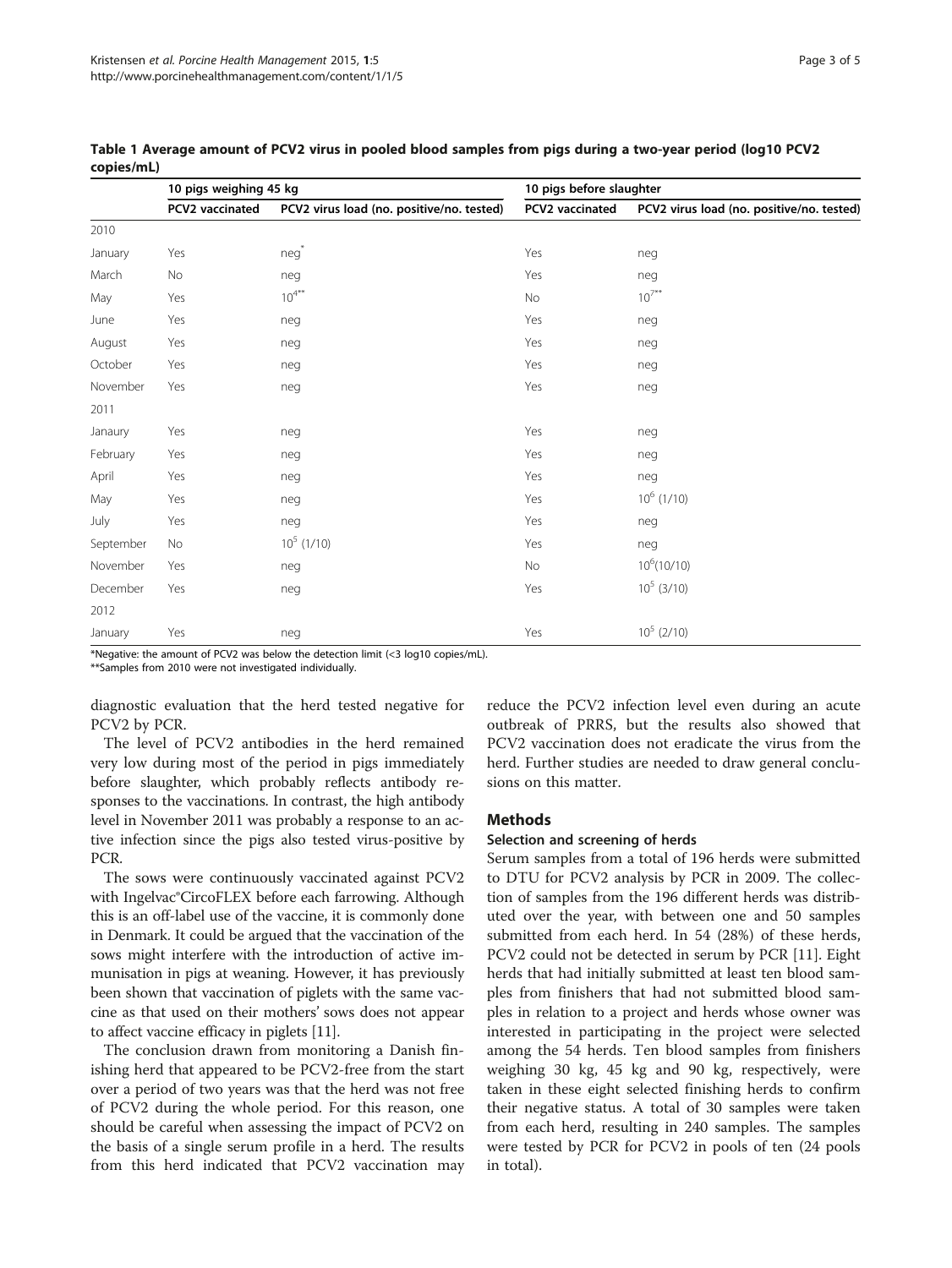<span id="page-3-0"></span>Of the eight herds, seven tested PCV2-positive by PCR in the follow-up PCV2 serum profile consisting of 30 samples/herd. Therefore, only one herd was included in the study in January 2010.

#### Herd description

In the herd, one thousand 7 kg pigs were purchased from the same supplier every seventh week. In the herd supplying these pigs, all sows were vaccinated against PCV2 (Ingelvac®CircoFLEX, 1 mL) three weeks prior to each farrowing. Additionally, all pigs were vaccinated against PCV2 (Ingelvac ®CircoFLEX, 2 mL) at weaning at four weeks of age at start of the study. The signs of PCVD were subclinical, and the purpose of the vaccination was to increase productivity. The herd was located at two sites in the southern part of Jutland. From 7 to 30 kg, all 1000 pigs were located at site I in a large pen with straw bedding. This site was managed all-in/all-out. From 30 to 100 kg, the pigs were moved to site II, which consisted of nine well separated sections, also managed all-in/all-out, housing 2000 pigs, and a tenth isolated section, which was used as a buffer section. Site II contained two batches of pigs with an age difference of seven weeks. Because of the substantial age difference, older pigs were never mixed with younger pigs. Two batches of finishers (placed at site II in May 2010 and in September 2011) were not vaccinated against PCV2 in order to evaluate the benefit of vaccination. In May 2010, the herd was infected from the sow herd with type 2 porcine reproductive and respiratory syndrome (PRRS). By December 2010, the herd was once again receiving pigs from the supplier that were PRRS-negative, based on ELISA tests.

# Sample collection

The herd included in the study was monitored every seventh week during a 2-year period. Each time, blood samples were taken from ten pigs weighing 45 kg (mid-finishing) and ten pigs immediately before slaughter. The blood samples were taken randomly from the appropriate age group. Serum profiles were taken 16 times in total, resulting in 320 samples.

On one occasion, in October 2010, several additional samples were tested to ensure that the lack of PCV2 positive results was not due to an insufficient number of samples. The following test samples were taken from a selected pen in each of the nine sections:

- Oral fluid sample
- pen floor sample (by hand, pool of five portions of faeces)
- five blood samples from pigs
- five cheek swab samples from pigs

Five dust samples were also taken from the inventory in each section using cotton swabs.

#### Laboratory analysis

The amount of PCV2 was determined using real-time quantitative PCR on samples that had been pooled per age group (ten samples/age group) [[12](#page-4-0)]. The effect of pooling has been validated on field samples and shown to have limited effect on the sensitivity and specificity of the test (unpublished results), as has been shown by others [[13](#page-4-0)]. The detection limit of the PCR assay used was 3  $log_{10}$  PCV2 copies/mL serum [[12](#page-4-0)]. If a pool tested positive, the samples were tested individually by PCR (this only applies to samples taken in 2011 and 2012). The samples taken from pigs immediately before slaughter were also analysed individually for antibodies against PCV2 by an in-house ELISA [\[8](#page-4-0)].

#### Competing interests

The authors have no financial or personal relationship with people or organisations that could inappropriately influence or bias the content of this paper.

#### Authors' contributions

CSK designed the study, selected the herds, assisted with farm visits and data collection, assisted with the statistical analysis and drafted the manuscript. CKH was responsible for the laboratory analysis. LEL participated in designing the study and critically revised the manuscript. All authors read and approved the final manuscript.

#### Acknowledgements

The project was financed by the Boehringer Ingelheim "European PCV2 Research Award 2009".

#### Author details

<sup>1</sup> Danish Agriculture and Food Council, Pig Research Centre, Vinkelvej 11, DK-8620 Kjellerup, Denmark. <sup>2</sup>National Veterinary Institute, Technical University of Denmark, National Veterinary Institute, Frederiksberg C, Denmark.

Received: 25 August 2014 Accepted: 24 November 2014 

#### References

- 1. Segales J, Allan GM, Domingo M. Porcine circovirus diseases. Anim Health Res Rev. 2005;6:119–42.
- 2. Pensaert MB, Sanchez Jr RE, Ladekjaer-Mikkelsen AS, Allan GM, Nauwynck HJ. Viremia and effect of fetal infection with porcine viruses with special reference to porcine circovirus 2 infection. Vet Microbiol. 2004;98:175–83.
- 3. Allan GM, Ellis JA. Porcine circoviruses: a review. J Vet Diagn Invest. 2000;12:3–14.
- 4. Grau-Roma L, Hjulsager CK, Sibila M, Kristensen CS, Lopez-Soria S, Enoe C, et al. Infection, excretion and seroconversion dynamics of porcine circovirus type 2 (PCV2) in pigs from post-weaning multisystemic wasting syndrome (PMWS) affected farms in Spain and Denmark. Vet Microbiol. 2009;135:272–82.
- 5. Fort M, Olvera A, Sibila M, Segales J, Mateu E. Detection of neutralizing antibodies in postweaning multisystemic wasting syndrome (PMWS)-affected and non-PMWS-affected pigs. Vet Microbiol. 2007;125:244–55.
- 6. Brunborg IM, Moldal T, Jonassen CM. Quantitation of porcine circovirus type 2 isolated from serum/plasma and tissue samples of healthy pigs and pigs with postweaning multisystemic wasting syndrome using a TaqMan-based real-time PCR. J Virol Methods. 2004;122:171–8.